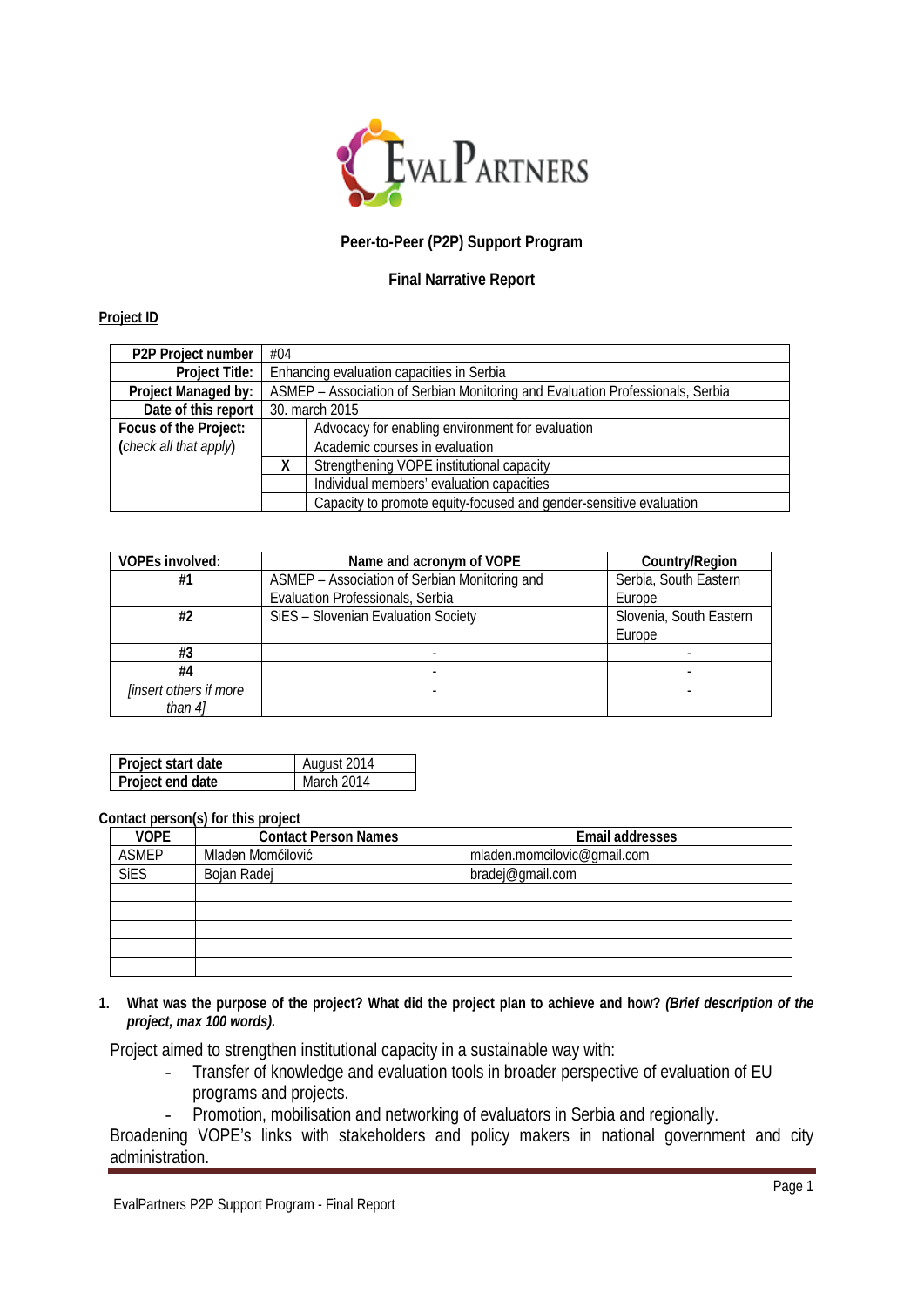**2. Did the project achieve what it planned to achieve? Yes, fully / partially / unfortunately, no.**

Yes, fully.

**2.a. Please comment on degree of achievement:[1](#page-1-0)**

Fully. In addition to planned activities we also provided co-operation between two project teams in P2P#2 and in P2P#4 (ASMEP-SiES with MEN-WBEN) to link efforts in Serbia, Slovenia and Macedonia. In addition to this, colleagues from Bosnia and Herzegovina and from Montenegro also attended main events organised in P2P#4 project.

- **3. Was the project implemented as planned? If there were changes in the planned activities, why they were necessary?** We have decided to extend project completion from December to February, with purposes to coordinate project events activities P2P#2 (workshops were implemented in December and in February, instead of both in December).
- **4. What are the main lessons learned from the experience of this project that you would like to share with other VOPEs?**

We have visited more than 10 main governmental institutions with the aim to present our work, plans and invite them to participate. Our experience is that well prepared and focused meetings with stakeholders can be very useful but not for immediate benefits. We have learned that working with stakeholders assumes systematic contacts on different level of operation (leadership, middle management, expert level) trough varied forms of cooperation (visits, workshops, providing expertise, participation in governmental processes, regular exchange of information…). The project has been extremely useful in defining these various activities needed for enhanced cooperation, which will take place in future.

**5. Are there plans to continue or expand collaboration started under the project? If so, please describe.**

Yes, of course. We plan to expand collaboration started under the project. ASMEP and SiES have considered their role in organising the first two regional conferences of evaluators in Western Balkan (2015 in Sarajevo, Bosnia&Herzegovina, 2017 in Belgrade, Serbia). Partners have been considering possibility to co-organise training of evaluators in Belgrade as a regular form of their co-operation on annual level.

 $\overline{a}$ 

<span id="page-1-0"></span><sup>&</sup>lt;sup>1</sup> Please limit your responses to this and other questions to no more than 500 words each.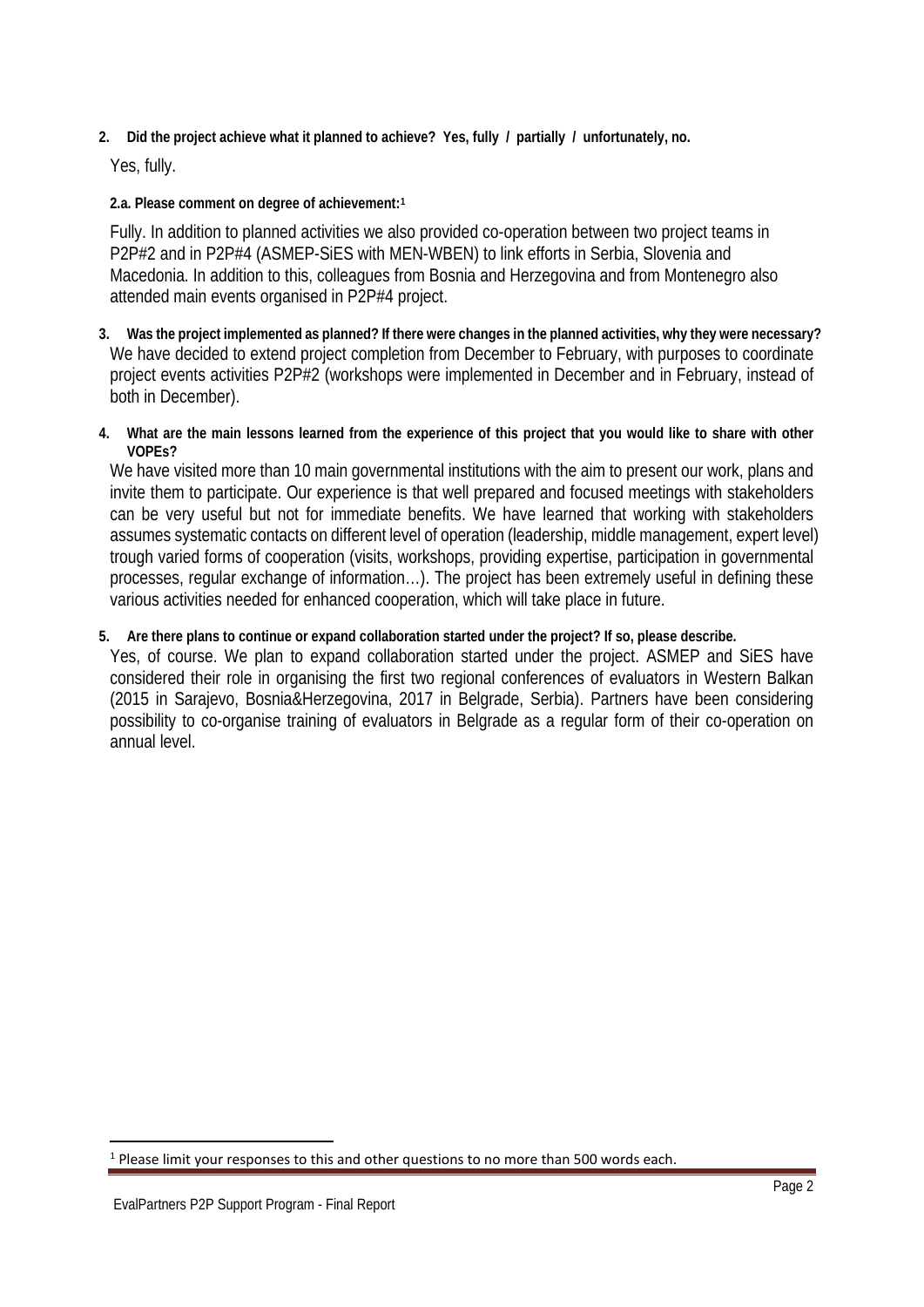| VOPE <sub>1</sub>                                                 |                 | <b>ASMEP</b>                                                                                 |
|-------------------------------------------------------------------|-----------------|----------------------------------------------------------------------------------------------|
| <b>Aspect of capacity</b>                                         | <b>Check as</b> | Please provide evidence of the change                                                        |
| Extent of shared vision and motivation                            | appropriate     | All members of ASMEP share the vision and                                                    |
| within the VOPE Board                                             |                 | motivation.                                                                                  |
| Extent of translation of the VOPE                                 |                 |                                                                                              |
| Board vision into VOPE strategic<br>documents and communication   |                 |                                                                                              |
| materials                                                         |                 |                                                                                              |
| Attractiveness of the VOPE Board                                  |                 | ASMEP were able to attract 15 new                                                            |
| vision to regular VOPE members                                    |                 | members as a result of this project. The                                                     |
|                                                                   |                 | evidence can be found in the list of                                                         |
|                                                                   |                 | participants at the workshop.                                                                |
| Extent of specialized knowledge and                               |                 |                                                                                              |
| skills of VOPE Board members and                                  |                 |                                                                                              |
| paid staff in the areas related to VOPE                           |                 |                                                                                              |
| management                                                        |                 |                                                                                              |
| Extent of translation of this knowledge                           |                 |                                                                                              |
| into operational documentation (e.g.                              |                 |                                                                                              |
| policies, annual work plans)                                      |                 |                                                                                              |
| Strengths of social connections<br>between VOPE Board members and |                 |                                                                                              |
| between Board members and paid staff                              |                 |                                                                                              |
| Number and strength of social                                     |                 | Since ASMEP is relatively new and there is                                                   |
| connections between VOPE Board and                                |                 | a small number of members, there is strong                                                   |
| regular VOPE members                                              |                 | connection among all members.                                                                |
| Number and strength of social                                     |                 | ASMEP established connections with                                                           |
| connections with stakeholders outside                             |                 | several governmental institutions, donors                                                    |
| <b>VOPE</b>                                                       |                 | and other types of organizations, and plans                                                  |
|                                                                   |                 | to work on the strengthening of such                                                         |
|                                                                   |                 | connections.                                                                                 |
| Number and strength of social                                     |                 | ASMEP established strong connections                                                         |
| connections with other VOPEs                                      |                 | with SDE (Slovenian Evaluation Society),                                                     |
|                                                                   |                 | <b>ENM</b> (Evaluation Network in Montenegro),<br><b>MEN</b> (Macedonian evaluation network) |
| Gender and equity dimension                                       |                 |                                                                                              |
| Extent to which equity and gender                                 |                 | Living in a multiethnic environment in                                                       |
| equality principles are part of shared                            |                 | Serbia, equity and gender equality                                                           |
| vision of VOPE leaders                                            |                 | principles have always been part of the                                                      |
|                                                                   |                 | vision of ASMEP members in addition to                                                       |
|                                                                   |                 | the equity of cultures and religion.                                                         |
| Extent to which equity and gender                                 |                 |                                                                                              |
| equality principles are articulated and                           |                 |                                                                                              |
| integrated into VOPE strategic                                    |                 |                                                                                              |
| documents and communication                                       |                 |                                                                                              |
| materials                                                         |                 |                                                                                              |
| Extent of knowledge of VOPE Board                                 |                 |                                                                                              |
| members and paid staff in the field of                            |                 |                                                                                              |
| equity and gender                                                 |                 |                                                                                              |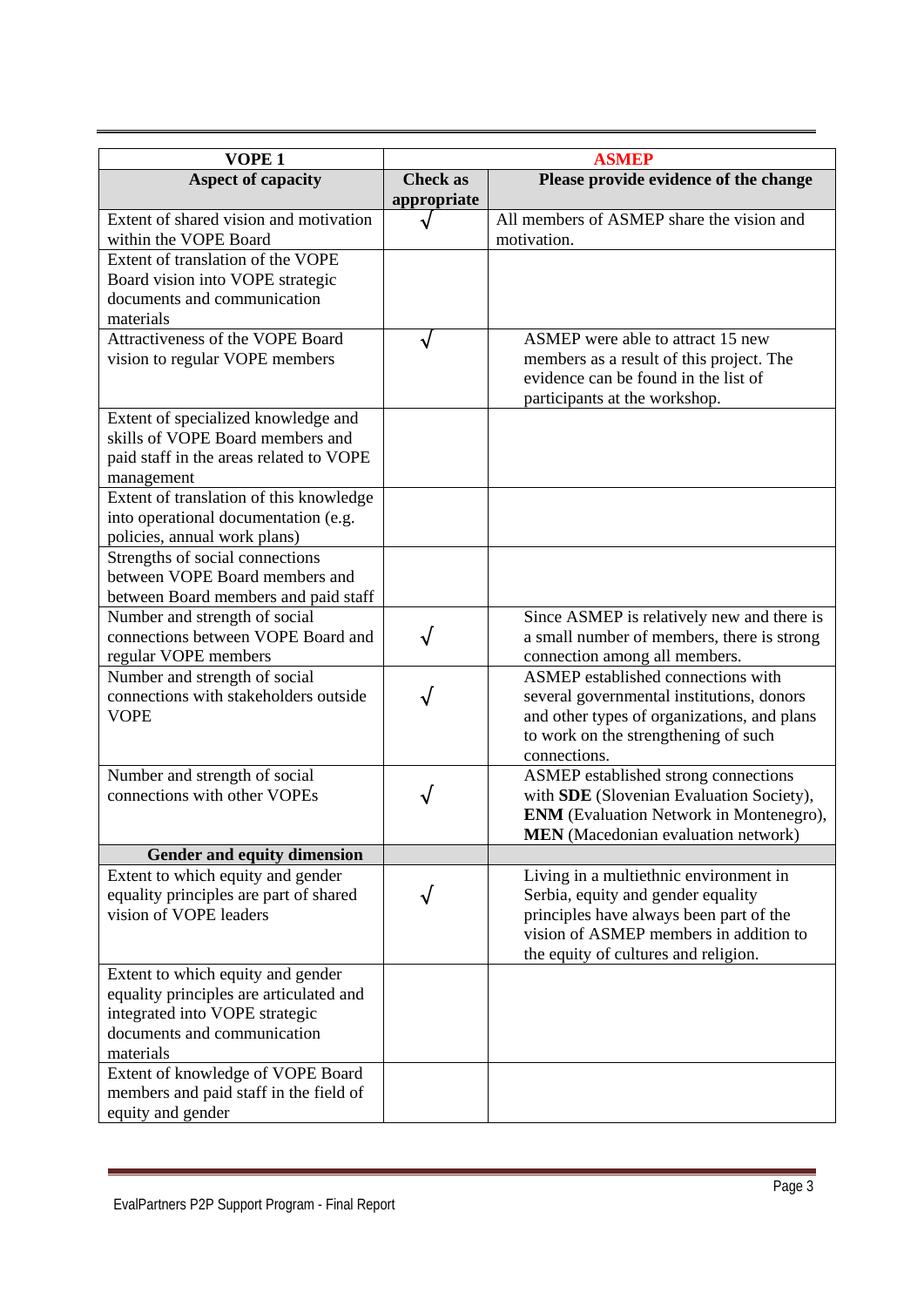| Extent to which this knowledge in the    |  |
|------------------------------------------|--|
| field of equity and gender is translated |  |
| into VOPE operational documentation      |  |

| VOPE <sub>2</sub>                                                   |                                | <b>SDE-Slovenian Evaluation Society</b>                                                                               |
|---------------------------------------------------------------------|--------------------------------|-----------------------------------------------------------------------------------------------------------------------|
| <b>Aspect of capacity</b>                                           | <b>Check as</b><br>appropriate | Please provide evidence of the change                                                                                 |
| Extent of shared vision and motivation<br>within the VOPE Board     |                                | All members of SDE share the vision and<br>motivation.                                                                |
| Extent of translation of the VOPE                                   |                                |                                                                                                                       |
| Board vision into VOPE strategic                                    |                                |                                                                                                                       |
| documents and communication                                         |                                |                                                                                                                       |
| materials<br>Attractiveness of the VOPE Board                       |                                | SDE were able to attract 15 new members                                                                               |
| vision to regular VOPE members                                      |                                | as a result of this project (regional network).<br>The evidence can be found in the list od<br>workshop participants. |
| Extent of specialized knowledge and                                 |                                |                                                                                                                       |
| skills of VOPE Board members and                                    |                                |                                                                                                                       |
| paid staff in the areas related to VOPE                             |                                |                                                                                                                       |
| management<br>Extent of translation of this knowledge               |                                |                                                                                                                       |
| into operational documentation (e.g.                                |                                |                                                                                                                       |
| policies, annual work plans)                                        |                                |                                                                                                                       |
| Strengths of social connections                                     |                                |                                                                                                                       |
| between VOPE Board members and                                      |                                |                                                                                                                       |
| between Board members and paid staff                                |                                |                                                                                                                       |
| Number and strength of social<br>connections between VOPE Board and |                                | Since SDE is relatively small, there is<br>strong connection among all members.                                       |
| regular VOPE members                                                |                                |                                                                                                                       |
| Number and strength of social                                       |                                | SDE established connections with several                                                                              |
| connections with stakeholders outside                               |                                | governmental institutions, donors and other                                                                           |
| <b>VOPE</b>                                                         |                                | types of organizations in the region, and                                                                             |
|                                                                     |                                | plans to work on the strengthening of such<br>connections.                                                            |
| Number and strength of social                                       |                                | SDE established strong connections with                                                                               |
| connections with other VOPEs                                        |                                | <b>ASMEP</b>                                                                                                          |
| Gender and equity dimension                                         |                                |                                                                                                                       |
| Extent to which equity and gender                                   |                                | Living in a multiethnic environment in                                                                                |
| equality principles are part of shared                              |                                | Balkan region, equity and gender equality                                                                             |
| vision of VOPE leaders                                              |                                | principles have always been part of the                                                                               |
|                                                                     |                                | vision of SDE members in addition to the                                                                              |
| Extent to which equity and gender                                   |                                | equity of cultures and religion.                                                                                      |
| equality principles are articulated and                             |                                |                                                                                                                       |
| integrated into VOPE strategic                                      |                                |                                                                                                                       |
| documents and communication                                         |                                |                                                                                                                       |
| materials                                                           |                                |                                                                                                                       |
| Extent of knowledge of VOPE Board                                   |                                |                                                                                                                       |
| members and paid staff in the field of                              |                                |                                                                                                                       |
| equity and gender                                                   |                                |                                                                                                                       |